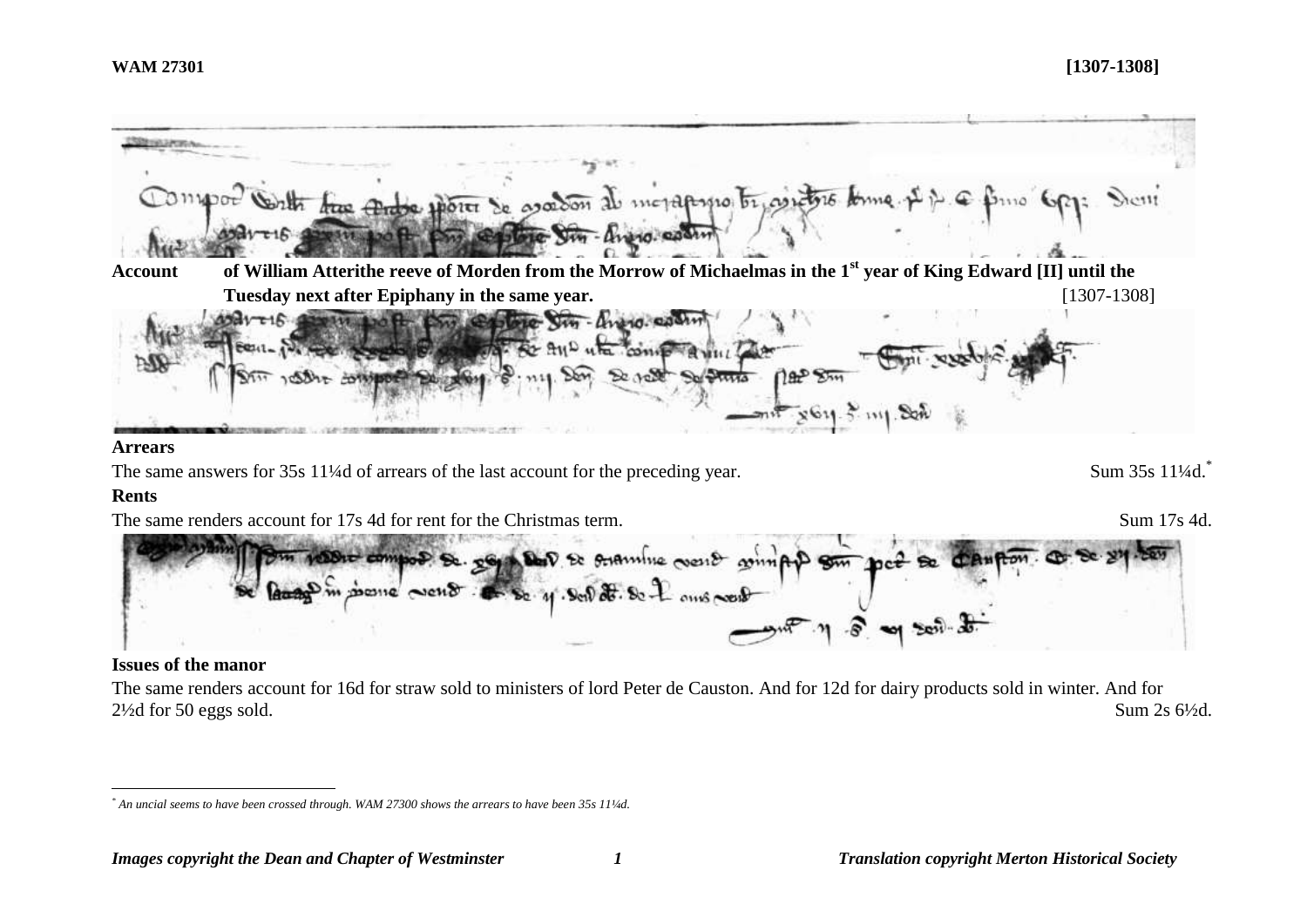

#### **Corn sold**

The same renders account for 2s 6d for ½ quarter wheat sold. And for 5s for 1½ quarter curall wheat sold in winter for the threshing of corn. And for 3s 2d for 1 quarter black peas sold in winter for household necessities. Sum 10s 8d.



#### **Livestock sold**

The same renders account for 23s for 2 old oxen sold. And for 3d for 1 drake and 1 duck sold because the shins of the same broken Sum 23s 3d.



# **Fines and profits**

The same renders account for 9s 2d for the Court on the Tuesday before the feast of blessed Andrew the Apostle. Sum 9s 2d.





Sum total of receipts £4 18s 10¾d**. Sum total of receipts £4 18s 11¾d.†**

 $\overline{a}$ *† These figures total £4 18s 10¾d, as shown in the margin.*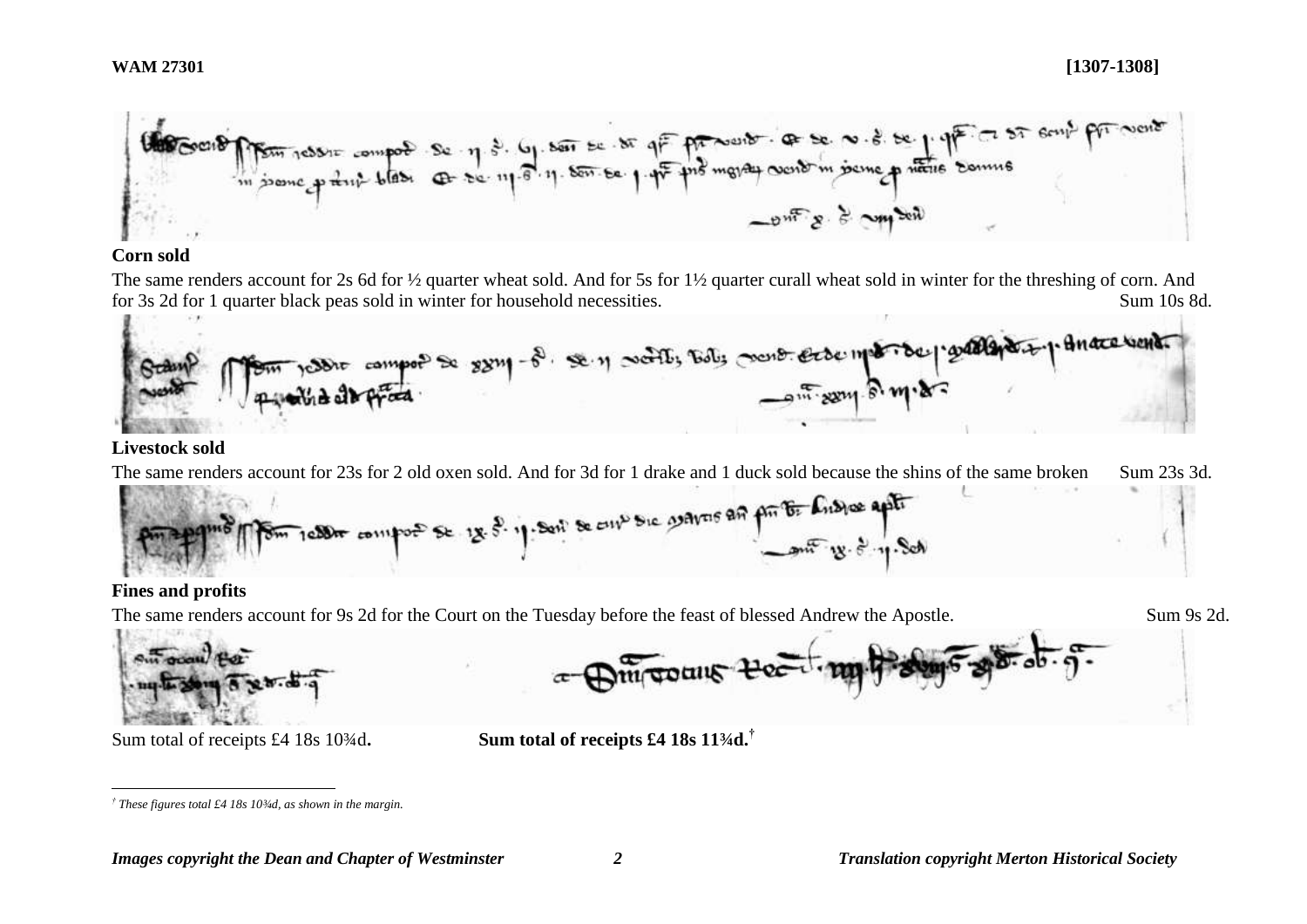#### **WAM 27301 [1307-1308]**



#### **Cost of ploughs**

 $\overline{a}$ 

In  $\frac{1}{2}$  sheaf steel bought 4½d. In 3 pieces of iron bought 8½d. In applying the aforesaid ½ sheaf steel and 2 pieces iron 10d. And there remains 1 piece iron price <sup>3d</sup> In  $2^1$  plough foot bought 3d. In 6 shoes bought for draught horses 4d.<sup>3d‡</sup> In 50 nails bought for the same  $\frac{3}{4}$ d. In fitting the same  $\frac{3}{4}$ d. Sum 2s 6½d.

*<sup>‡</sup> The first uncial of each of the entries on this line is very faint and has probably been erased. The sum assumes 3d for shoes.*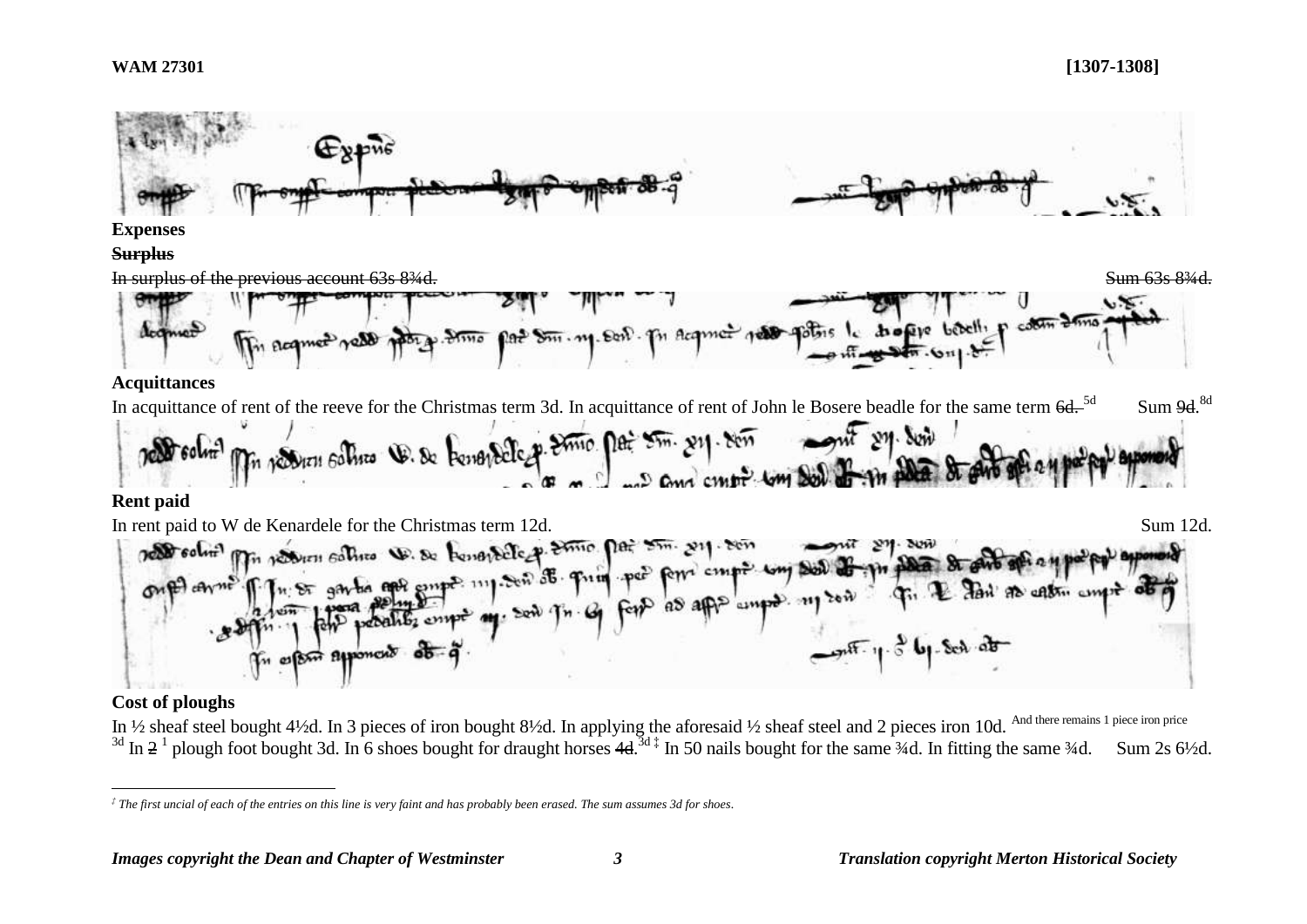#### **WAM 27301 [1307-1308]**



# **Building costs**

In stipend of 1 man partly [*pro parte*] roofing all the buildings in the court for 18 days with stipend of 1 man serving him for the same period 6s 9d, taking per day 4½d. In stipend of 6 women cutting and collecting stubble [*stipula*] of the past year for the same for  $6^3$  days, 2s 3d, each taking per day 1½d. Sum 9s.



#### **Petty expenses**

In 1 bushel salt bought 3d. In expenses of 13 household servants for Christmas Day 19½d. In stipend of 2 women cleaning wheat at sowing for 8 days 16d. In drying 1 quarter oats for meal 1d. Sum-3s-31/<sub>231/2d</sub>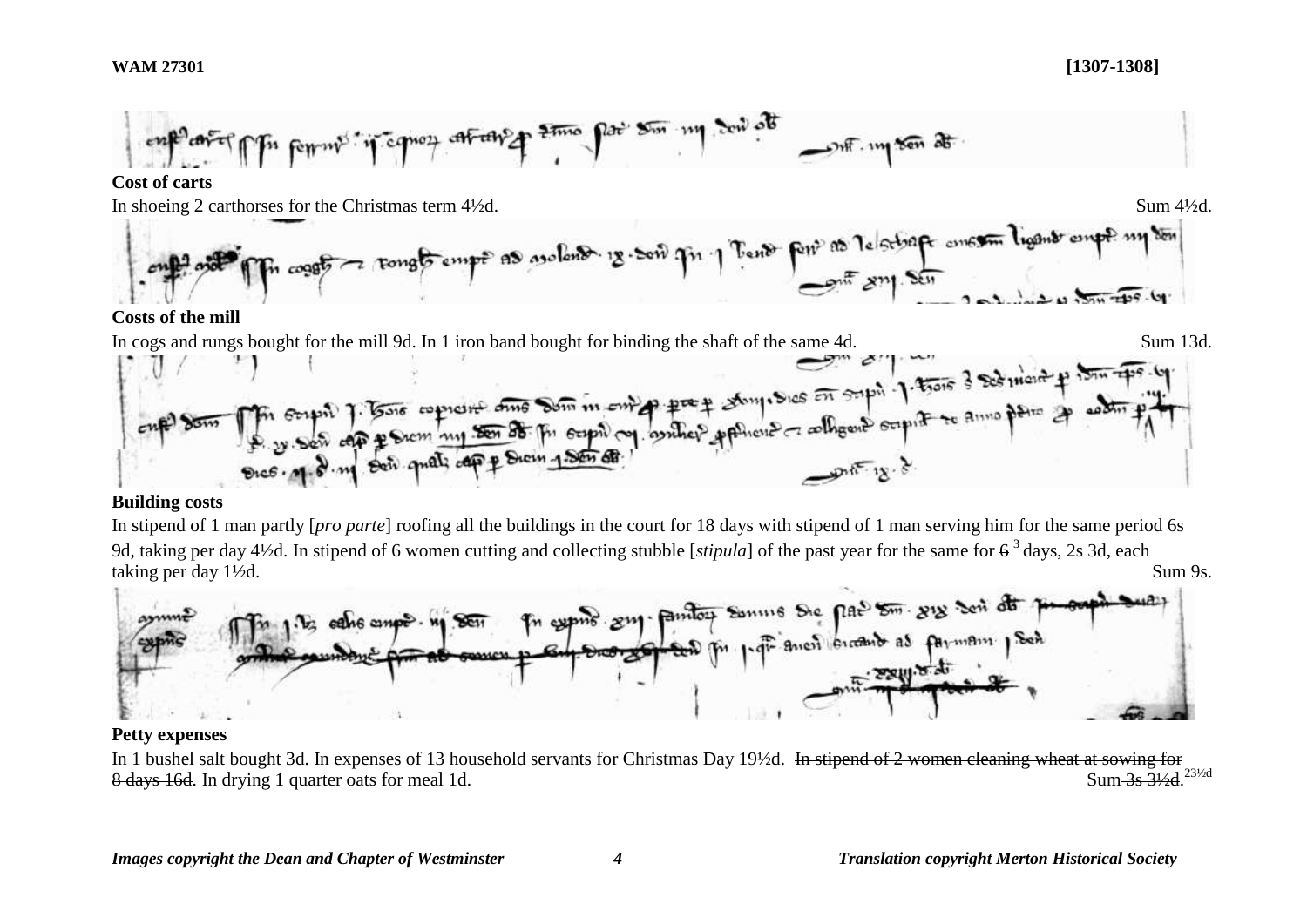

#### **Stipends**

In stipend of 4 servant ploughmen and 1 carter for the Christmas term 2s 6d. In stipend of 1 dairy worker for the same period 6d. In stipend of 1 cowman for the same period 4d. Sum 3s 4d.



#### **Threshing§**

In threshing 32 quarters 6 bushels wheat, 6 quarters 7 bushels curall, 3 quarters 1 bushel rye  $9s$  6d, <sup>7s 9½d\*\*</sup> viz 9 bushels for  $3d$ .  $^{2}$ <sup>2/2d</sup> In threshing 6 bushels barley, 4 quarters 7 bushels peas  $\frac{10d}{d}$ ,  $\frac{7}{2d}$  viz 9 bushels for  $2d$ .  $\frac{1}{2d}$  In threshing 6 quarters 7 bushels oats 6d, viz 9 bushels for 1d. In winnowing half the total of the said corn by piece-work 6d, viz 4 quarters per 9 bushels for 1d. In wages of Robert de Norton being over the threshing for 19 days, 19d, taking per day 1d by tally. Sum 12s 11d. <sup>11s</sup>

$$
\mathbf{S}_{\text{camp}}^{\text{camp}} = \prod_{i=1}^{n} \mathbf{S}_{\text{camp}}^{\text{camp}} \cdot \mathbf{1} \cdot \mathbf{S}_{\text{camp}}^{\text{camp}} \cdot \mathbf{S}_{\text{camp}}^{\text{camp}} \cdot \mathbf{S}_{\text{camp}}^{\text{camp}}
$$

**Livestock bought** In 2 oxen bought 25s. Sum 25s.

 $\overline{a}$ 

*<sup>§</sup> The totals in this section include issue from the tenement of John Schutte, who had been hanged (see dorse). \*\* These figures work out at 7s 11d.*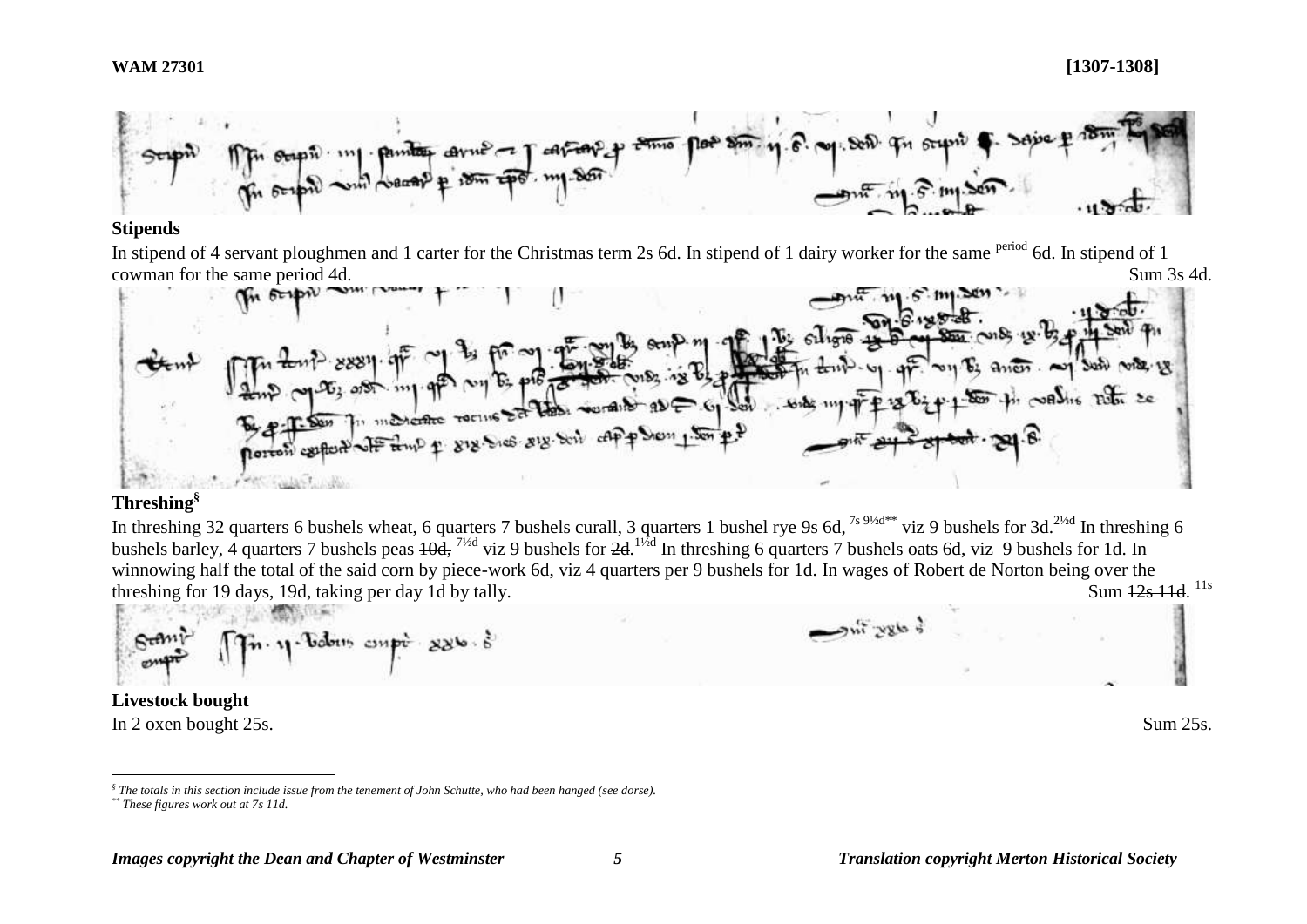

### **Expenses of visitors**

In expenses of brothers Jordan and J de Buterle coming to make view of the manor 10d by 1 tally. In expenses of brother Philip de Sotton 3s  $2\frac{1}{2}$ d by 1 tally. Sum  $4s$   $0\frac{1}{2}d$ .



Foreign expenses Inquire

In carrying corn at Lambeth on 2 occasions towards Westminster 4d. Sum 4d.

$$
\boxed{100}
$$

### **Deliveries**

Also delivered to brothers J de Wytteneye and R de Coleworthe 13s 2½d by 1 tally. Sum 13s 2½d.

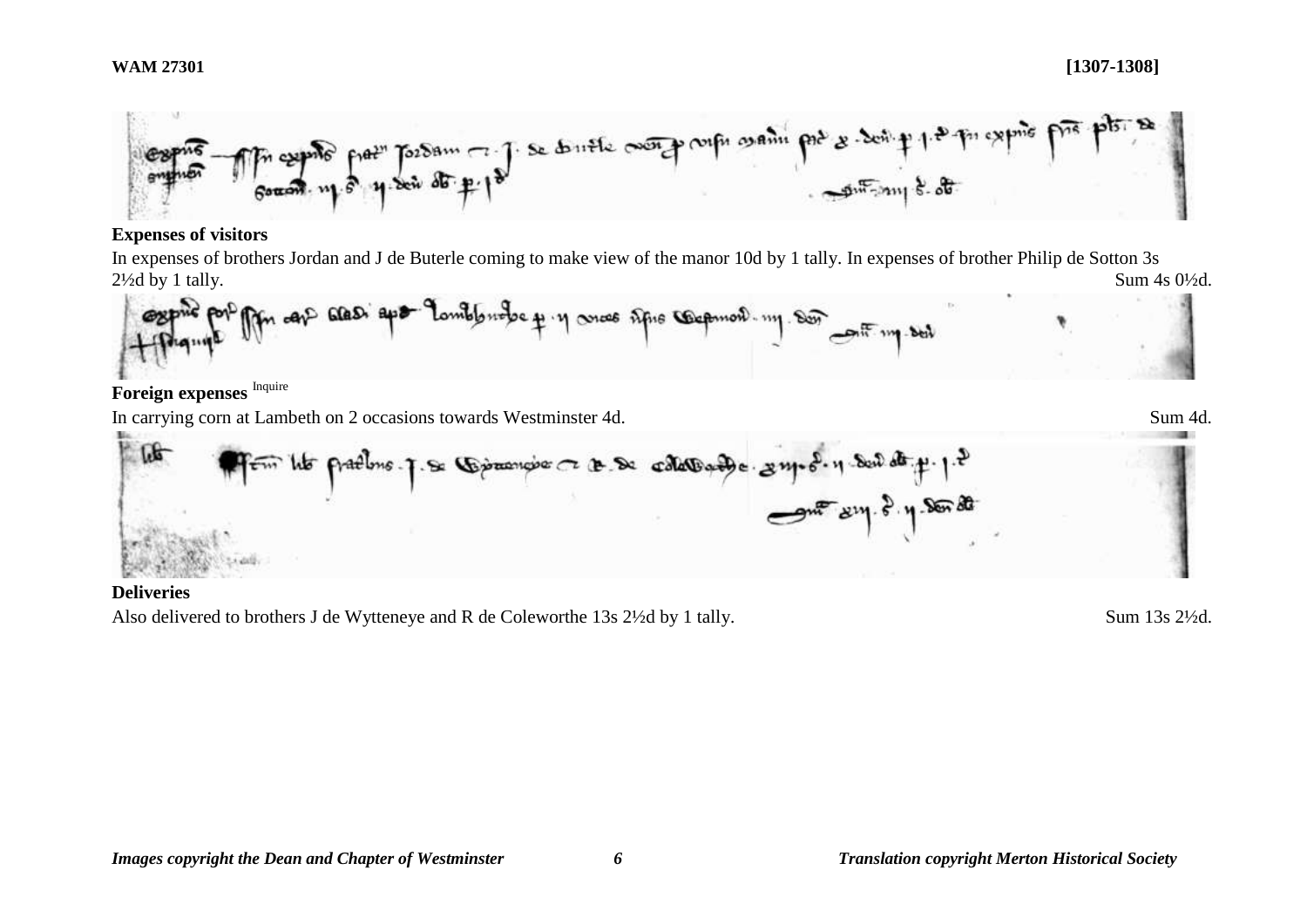

# **Sum of all expenses and deliveries**

Sum total of expenses 73s 6½d. And so he owes 25s 4¾d.††

 $\overline{a}$ *†† The difference between the stated receipts and expenses is 25s 5¼d.*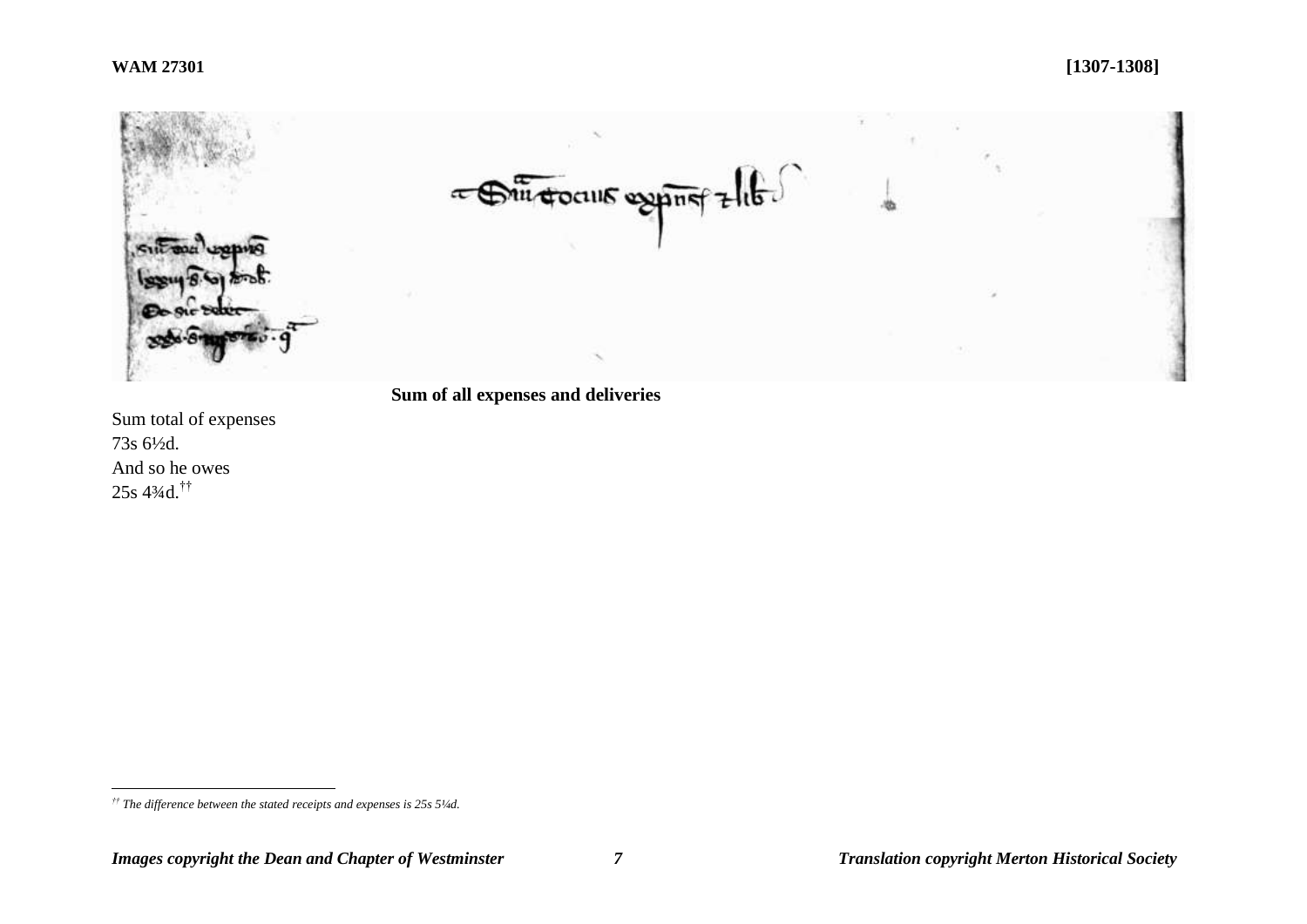#### *DORSE*

#### **Issues of the Grange**



- Wheat The same renders account for 32 quarters wheat, 6 quarters 3 bushels curall of the same threshed by piece-work by 3 tallies. And for 6 bushels wheat,  $\frac{1}{2}$  quarter curall of issue of the tenement of John Schutte, in the lord's hand, threshed by piece-work by 1 tally. Sum 39 quarters 5 bushels.
- Of which In sowing over 70<sup>1/2</sup> acres, 17 quarters 5 bushels, viz over the acre 2 bushels. In customary payment to the sower 1 bushel. In making maslin for servants' livery 5 quarters 3 bushels curall. Also delivered to brother J de Wytteneye keeper of the granary of Westminster 11 quarters by 1 tally. In sale ½ quarter wheat, 1½ quarters curall. Sum 36 quarters 1 bushel. And there remain 3½ quarters wheat.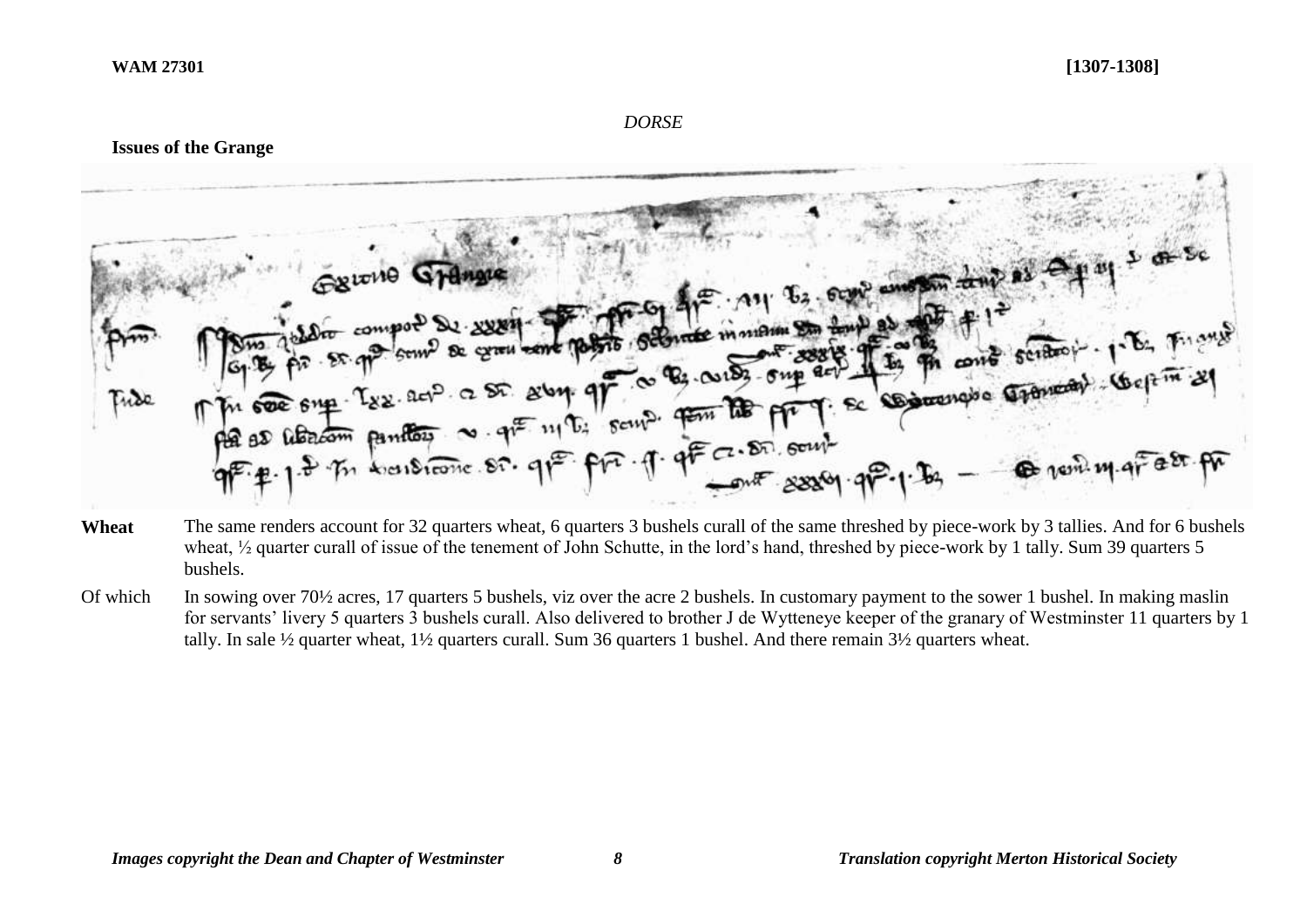**Rye** The same renders account for 2 quarters 3 bushels rye threshed by piece-work by 2 tallies. And for 6 bushels rye of issue of land of John Schutte, hanged, threshed by piece-work by 1 tally. Sum 3 quarters 1 bushel. Of which In sowing over 6 acres, 1½ quarters, viz over the acre 2 bushels. In making maslin for servants' livery 1 quarter 5 bushels. Sum as above. And none remains. 

尘

**Barley** The same renders account for 6 bushels barley of issue of land of the aforesaid John Schutte, threshed by piece-work by 1 tally. Of which In making maslin for servants' livery 6 bushels. Sum as above. And none remains.

 $\sim$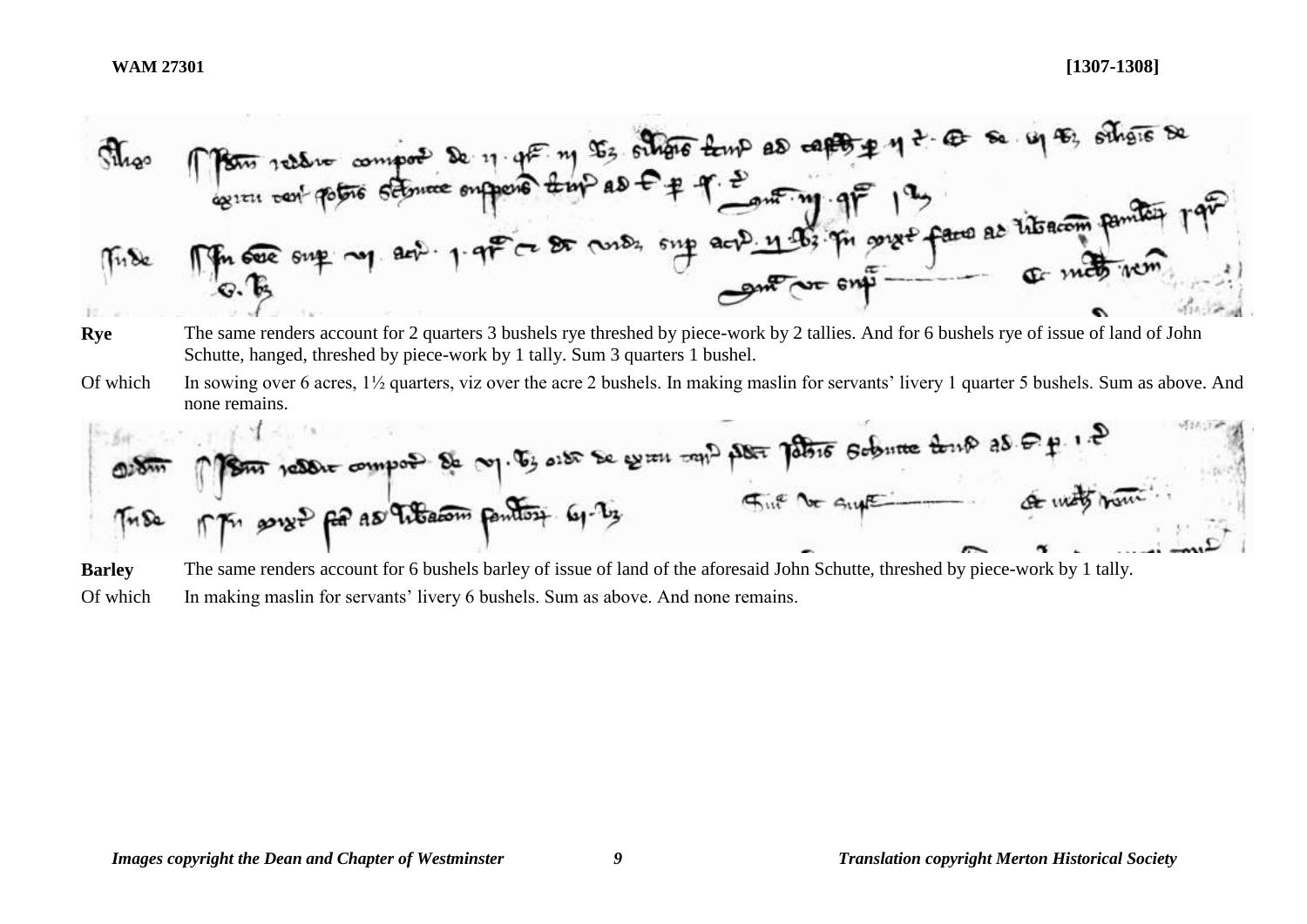$$
+ 12
$$

- **Peas** The same renders account for 2 quarters peas threshed by piece-work by 2 tallies. And for 2 quarters 7 bushels of issue of land of the aforesaid John Schutte, threshed by piece-work by 2 tallies. Sum 4 quarters 7 bushels.
- Of which In making maslin for servants' livery 3 quarters 7 bushels. In sale 1 quarter. Sum as above. And none remains.

- **Oats** The same renders account for 3 quarters 2 bushels oats threshed by piece-work by 1 tally. And for 3 quarters 5 bushels oats of issue of land of the aforesaid John Schutte, threshed by piece-work by 1 tally. And for 1 quarter estimated in sheaves for ox fodder. And for 1½ quarters received from R *serviens* of Hampstead by tally. Sum 9 quarters 3 bushels.
- Of which In making meal 1 quarter. In fodder for 2 horses from Michaelmas until the Wednesday after Epiphany for 103 nights, both days counted, 6 quarter  $3^{\frac{1}{2}}$  bushels, taking per night ½ bushel. In fodder for oxen by estimation in sheaves 1 quarter. In expenses of brother Philip de Sotton 2½ bushels by 1 tally. Sum 8 quarters 6 bushels. And there remain 5 bushels.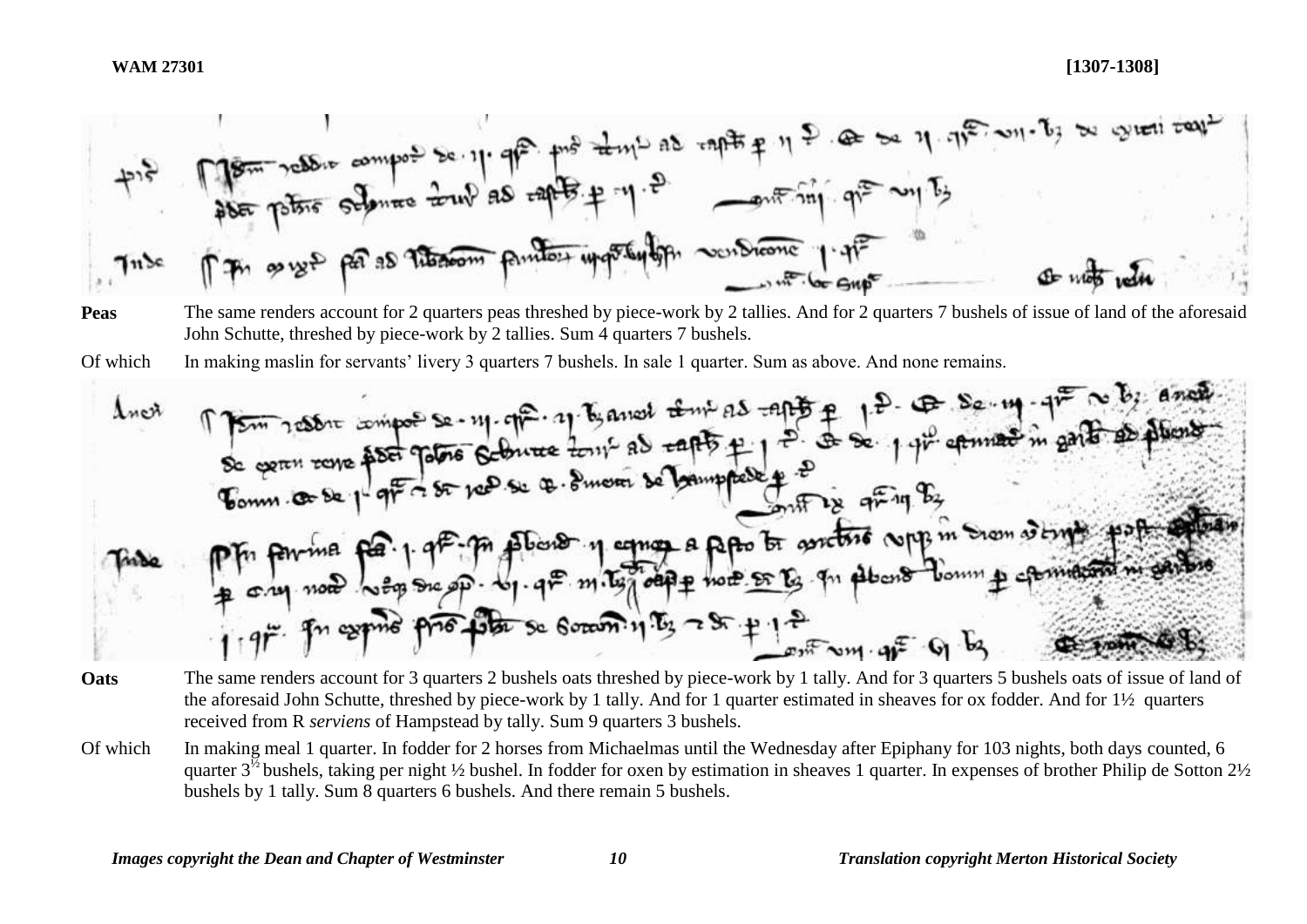$-900$   $m<sub>2</sub>$  $\neg$  Sn Show offlor an one of Comopics  $5042$ **DOM AG HOME BOORING** 

- **Servants' livery** The same renders account for 5 quarters 3 bushels curall wheat, 1 quarter 5 bushels rye, 6 bushels barley, <sup>3 quarters</sup> 7 bushels peas made. And for 4 quarters 6 bushels multure of issue of the mill by tally. Sum 16 quarters 3 bushels.
- Of which In livery of servants for the past year 5 quarters  $7\frac{1}{2}$  bushels.<sup>‡‡</sup> In livery of 1 carter and 4 servant ploughmen from Michaelmas until the Saturday before the feast of St Vincent for 16 weeks 8 quarters, each taking a quarter per 10 weeks. In livery of 1 dairy worker from Michaelmas until the Saturday in the feast of St Hilary for 15 weeks 1 quarter 2 bushels, taking a quarter per 12 weeks. In livery of 1 cowman from Michaelmas until the Saturday in the feast of the Lord's Epiphany for 14 weeks 1 quarter. In livery of John Bogerne being over the threshing for 1½ weeks 1½ bushels by tally. Sum 16 quarters 3 bushels. And none remains.

payme throw so forred report company de St av



**Oatmeal** The same renders account for  $\frac{1}{2}$  quarter oatmeal made.

Of which In household expenses for the aforesaid period  $2\frac{1}{2}$  bushels. And there remain  $1\frac{1}{2}$  bushels.

 $\overline{a}$ *‡‡ See previous account (WAM 27300) where consumption exceeded supplies by this amount.*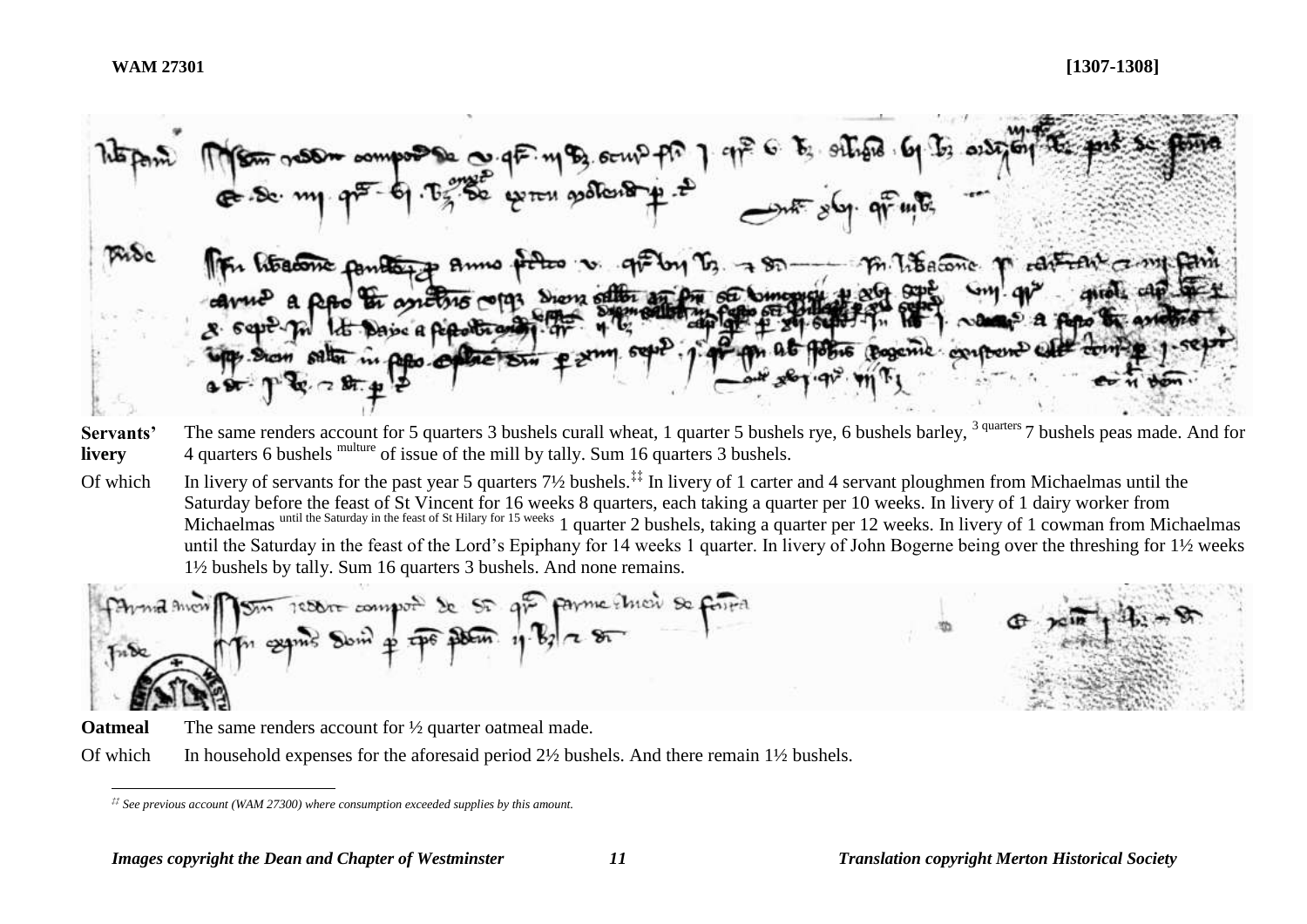# **LIVESTOCK** *Fanym* resort compon  $P<sub>cor</sub>$ œо  $ABP$  Se  $\gamma$ ch  $\geq$   $\sim$ enprome biones Fise **Horses** The same renders account for 2 horses from the remaining. And there remain 2 horses. **Draught**  The same renders account for 4 draught horses from the remaining of which 1 is a mare. And there remain 4, of which 1 is a mare. **horses Oxen** The same renders account for 16 oxen from the remaining. And for 2 of purchase. Sum 18. Of which In sale 2. And there remain 16. **WOOD** tu resour pompoé de voy. Naces

**Cows** The same renders account for 7 cows from the remaining. And there remain 7.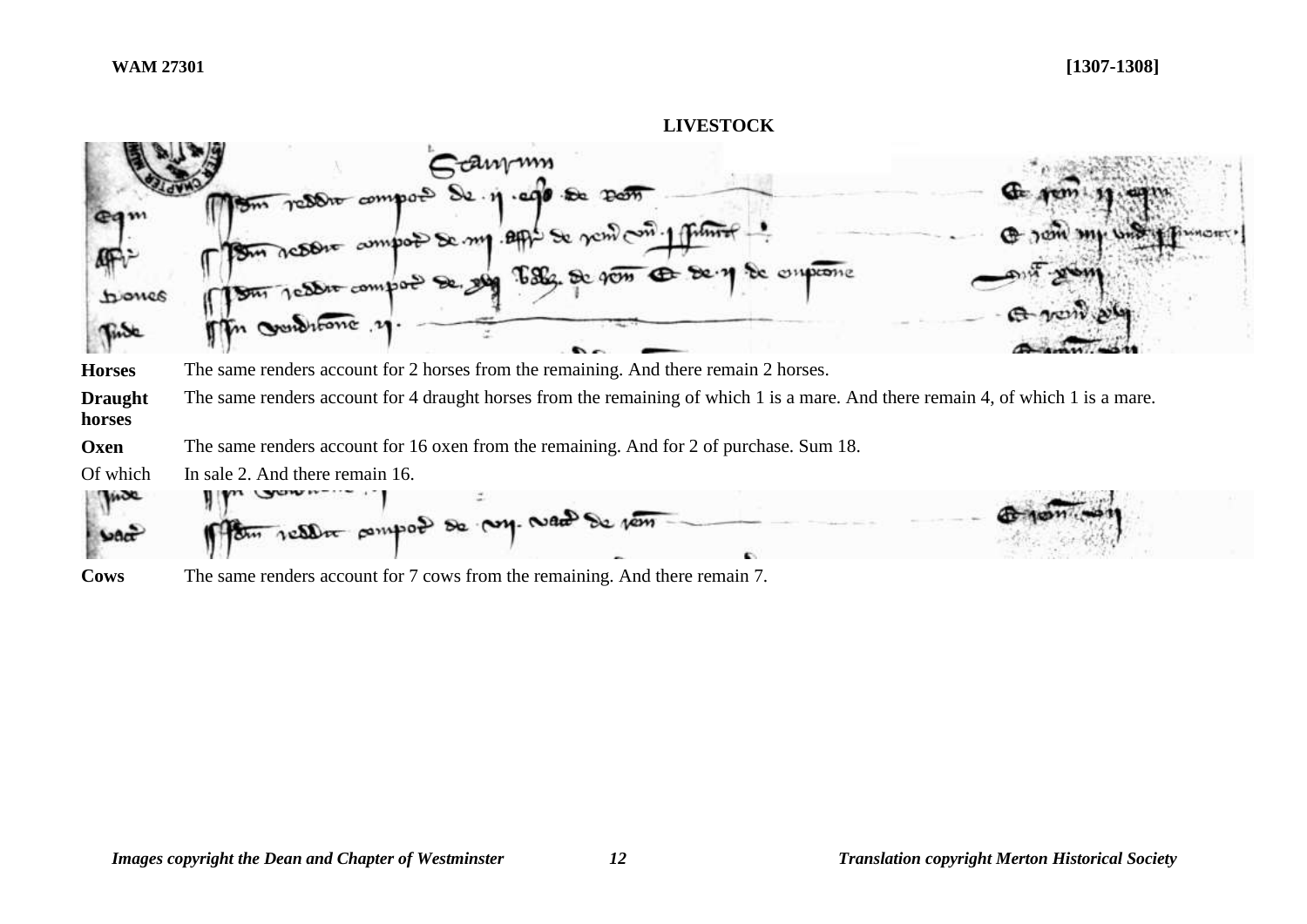

- Geese The same renders account for 6 geese from the remaining, of which 2 are breeding females.
- Of which In expenses of brother Jordan and J de Buterle 1 by tally. And there remain 5, of which 2 breeding females.
- **Capons** The same renders account for 2 capons from making. And there remain 2.
- **Hens** The same renders account for 1 cock, 5 hens, 3 chickens from the remaining. And for 10 from rent. Sum 19.
- Of which In expenses of brother Philip de Sotton 4 hens by 1 tally. Also delivered to brother R de Coleworthe 10 by tally. In making capons 2. Sum 16. And there remain 1 cock, 2 hens.
- **Ducks** The same renders account for 2 ducks, of which 1 is a drake, from the remaining. And accounted in sale. And none remains.